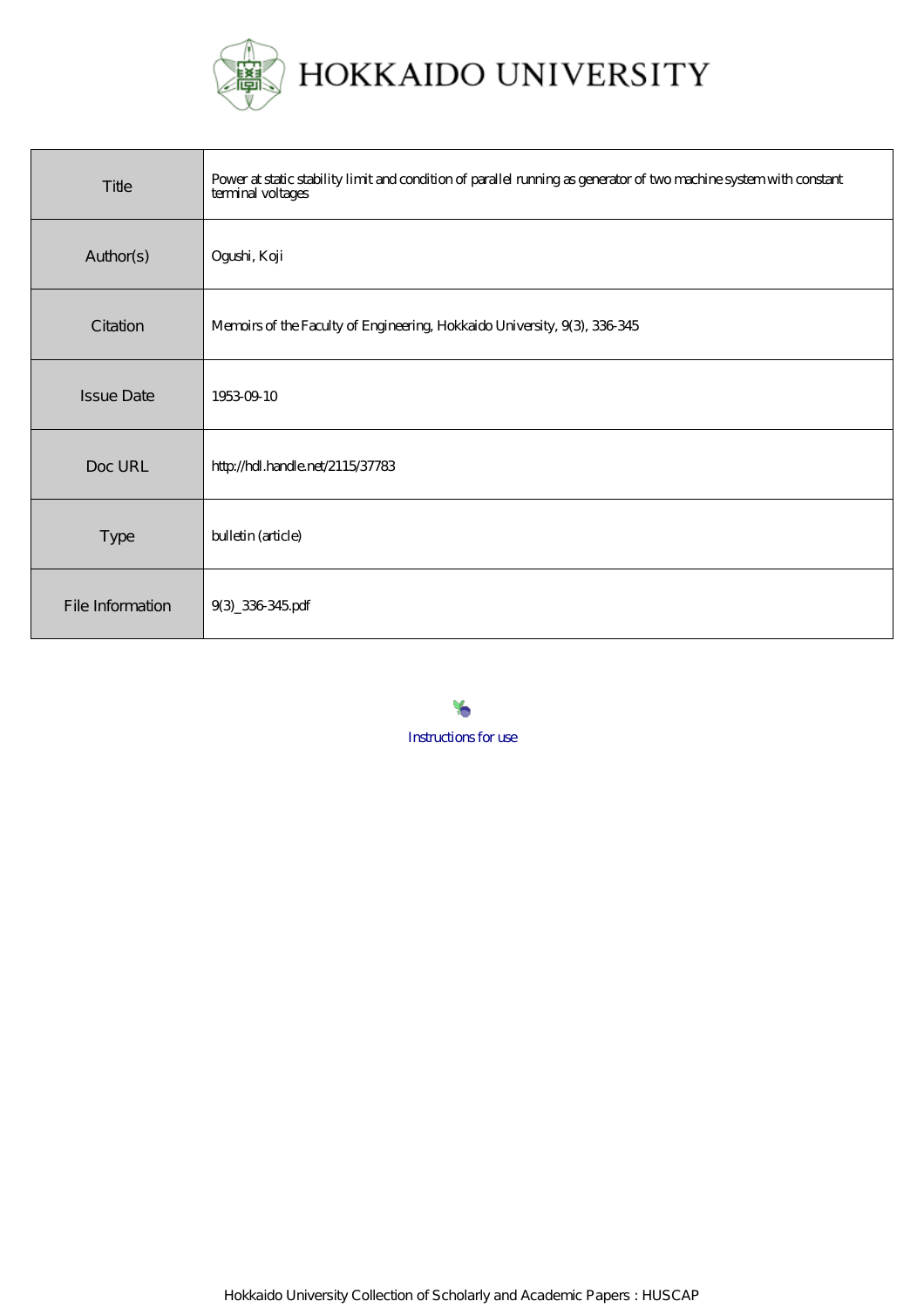# Power at Static Stability Limit and Condition of Parallel Running as Generator of Two Machine System with Constant Terminal Voltages.

By

# Koji OGUSHI (Technical Faculty, Hokkaido University)

### Preface.

It is known that the static stability limit of transmission power with two synchronous machines is theoretically determined by the following equation, $\alpha$ 

$$
\tan\phi_o=\frac{M_1+M_2}{M_1-M_2}\tan\phi_B
$$

By this equation the phase angle difference  $\phi_0$  of the air-gap voltages con be easily obtained. But, for practical purposes it is desirable to get limit power rather than the angle at which it lose synchronism. This power depends on the air-gap voltages of machines, which are variable not only with load, but also with method of excitation and with automatic voltage regulator. It may be practical that in the case of the quick response excitation and voltage regulation, transient reactances and their air-gap voltages of the machines should be taken into account, while for ordinary method of excitation and voltage regulation mean values of transient reactance and synchronous reactance with their corresponding internal voltages should be considered. Thus, it is not a simple matter to determine the value of static stability limit power. We may try to get a practical method for determining the limit power by using the circle diagram method. As an extension of this method, it is easy to obtain the condition of parallel running as generator without motor action by using the circle diagram theory.

### Notation.

 $A, B, C, D$ : General circuit constants.  $\mathbb{Z}_{I_{a}}$ ,  $\mathbb{Z}_{2_{a}}$  : Impedances of synchronous machines.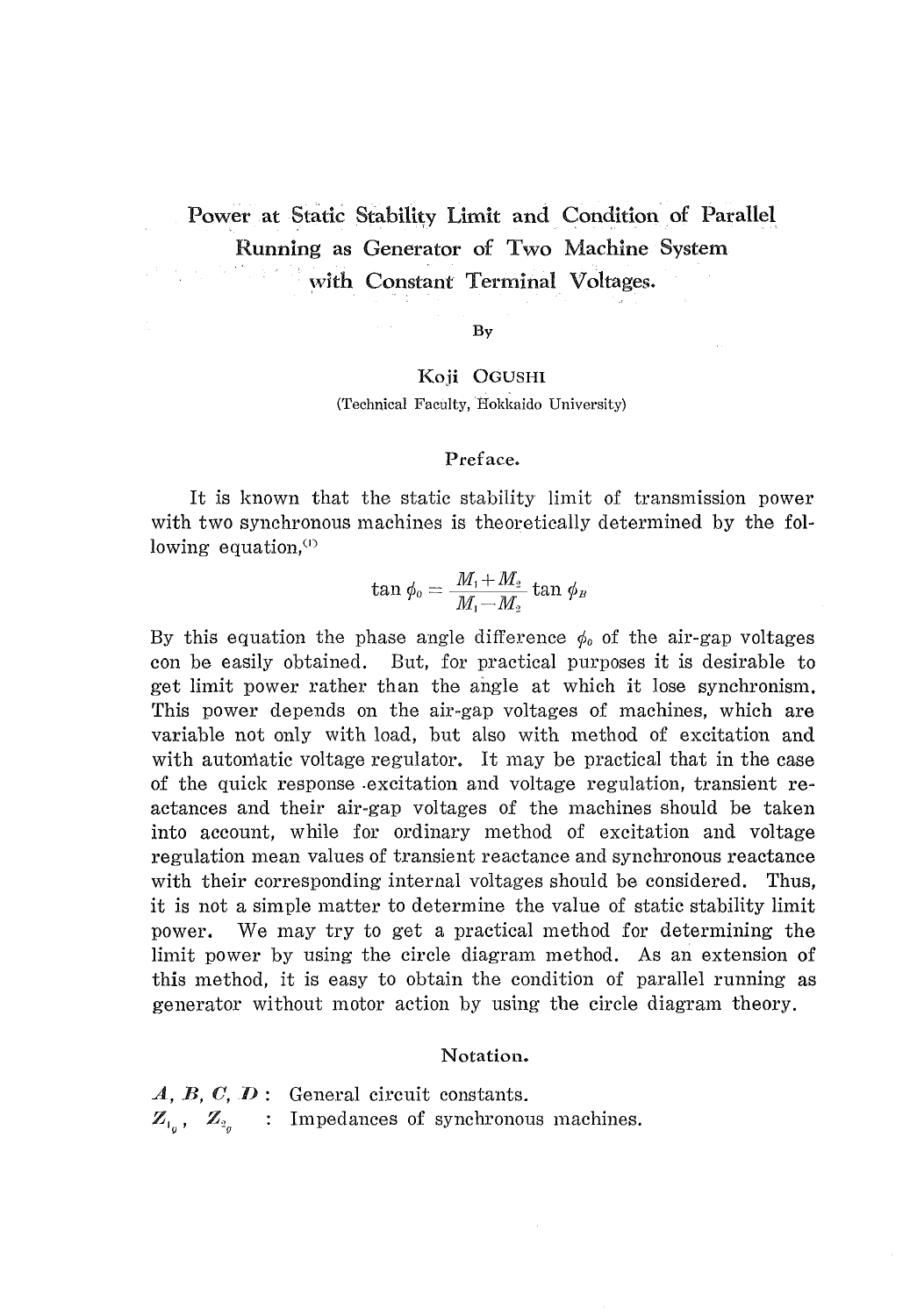Power at Static Stability Limit

| $\mathbb Z$                                                                                                                                                 | Total series impedance of line.                                                                                                                                                                                                                                                                                                                                                        |
|-------------------------------------------------------------------------------------------------------------------------------------------------------------|----------------------------------------------------------------------------------------------------------------------------------------------------------------------------------------------------------------------------------------------------------------------------------------------------------------------------------------------------------------------------------------|
| Y                                                                                                                                                           | Admittance equivalent to load.                                                                                                                                                                                                                                                                                                                                                         |
| $M_{1}$<br>$M_{\scriptscriptstyle 2}$                                                                                                                       | Inertia constant of machines.                                                                                                                                                                                                                                                                                                                                                          |
| $\phi_{0}$                                                                                                                                                  | Phase angle difference between air-gap voltages of                                                                                                                                                                                                                                                                                                                                     |
|                                                                                                                                                             | machines.                                                                                                                                                                                                                                                                                                                                                                              |
| $\phi_B$                                                                                                                                                    | Angle of the constant $B$ , including machine impedance.                                                                                                                                                                                                                                                                                                                               |
|                                                                                                                                                             | $W = P + jQ$ : Watt and wattless power.                                                                                                                                                                                                                                                                                                                                                |
|                                                                                                                                                             | $y = g + jb$ : Admittance used for Co-ordinate axis, which has relation,                                                                                                                                                                                                                                                                                                               |
|                                                                                                                                                             | $P+jQ=(g+jb)E^2$ , taking E as reference yector.                                                                                                                                                                                                                                                                                                                                       |
|                                                                                                                                                             | 1, 2, $1_q$ , $2_q$ , : suffix for sending, receiving end, point corresponding to                                                                                                                                                                                                                                                                                                      |
|                                                                                                                                                             | air-gap voltage.                                                                                                                                                                                                                                                                                                                                                                       |
| $\frac{d\mathbf{r}}{d\mathbf{r}} = \frac{d\mathbf{r}}{d\mathbf{r}} \frac{d\mathbf{r}}{d\mathbf{r}} \frac{d\mathbf{r}}{d\mathbf{r}} \label{eq:1}$<br>$\bm E$ | $\frac{1}{2}$ , $\frac{1}{2}$ , $\frac{1}{2}$<br>Terminal voltages.                                                                                                                                                                                                                                                                                                                    |
|                                                                                                                                                             | $C_y = \frac{D}{B}$ : Center of sending power circle diagram on admittance plane.                                                                                                                                                                                                                                                                                                      |
|                                                                                                                                                             |                                                                                                                                                                                                                                                                                                                                                                                        |
|                                                                                                                                                             | $R_y = \frac{1}{ B } \frac{E}{E_1}$ : Radius of the above circle.<br>and channels                                                                                                                                                                                                                                                                                                      |
|                                                                                                                                                             | $n = \frac{E_1}{E_2}$ : Ratio of $ E_1 $ and $ E_2 $ which are kept constant.                                                                                                                                                                                                                                                                                                          |
|                                                                                                                                                             | $C_{yy} = \frac{CB_k + DA_k}{AB_k + A_k B}$ : Center of zero watt power circle on sending admit-<br>tance plane.                                                                                                                                                                                                                                                                       |
|                                                                                                                                                             | $R_{yy} = \frac{1}{AB_x + AB_y}$ : Radius of the above.                                                                                                                                                                                                                                                                                                                                |
|                                                                                                                                                             |                                                                                                                                                                                                                                                                                                                                                                                        |
|                                                                                                                                                             | $A=1+Z_{i_0}Y+ZY, B=Z_{i_0}+Z$<br>$C=Y$ , $D=1$<br>$D=1$<br>$D=1$<br>$D=1$<br>$D=1$<br>$D=1$<br>$D=1$                                                                                                                                                                                                                                                                                  |
|                                                                                                                                                             | $\left\{\n\begin{array}{l}\nA=1+Z_{i_0}Y+ZY,\ C=Y \\ B=Z_{i_0}+Z+Z_{i_0}+Z_{i_0}Z_{i_0}Y+ZZ_{i_0}Y\n\end{array}\n\right\}$ : General circuit constant between<br>$\left.\n\begin{array}{l}\n\text{N} & \text{N} \\ \text{N} & \text{N} \\ \end{array}\n\right\}$ : $\left.\n\begin{array}{l}\n\text{General circuit constant between} \\ \text{N} & \text{N} \\ \end{array}\n\right\}$ |
|                                                                                                                                                             |                                                                                                                                                                                                                                                                                                                                                                                        |
| $D = 1 + Z_{2_o} Y$                                                                                                                                         |                                                                                                                                                                                                                                                                                                                                                                                        |
|                                                                                                                                                             |                                                                                                                                                                                                                                                                                                                                                                                        |

# Circle diagram of two machine system with constant terminal voltages.

In a transmission line as shown in fig. 1 electric power is transmitted from 1 to 2, keepining the terminal voltages  $E_i$  and  $E_i$  constant through the line and transfomer impedance  $Z$ , neglecting leakage and the load admittance  $Y$ . Because the air-gap voltages of the machines are unknown, admittance unit is taken as Co-ordinate plane. Taking  $E_{i}$  the machine 1 air-gap voltage as the reference phase, the sending power circle diagrams between  $1<sub>q</sub>-1$ ,  $1<sub>q</sub>-2$  and  $1<sub>q</sub>-2<sub>q</sub>$  terminals are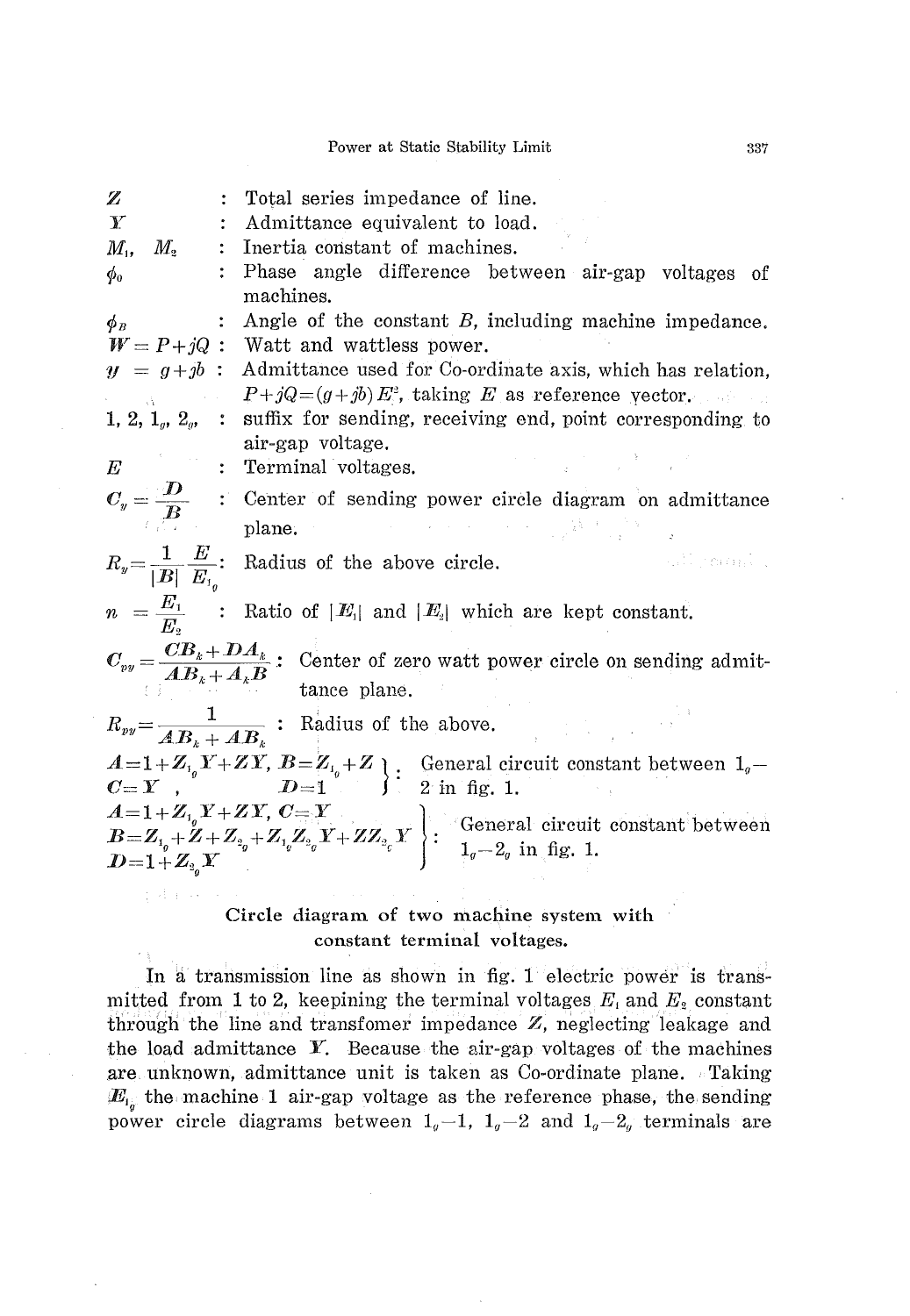Koji OGUSHI



Transmission line with two Synchronous Fig.  $1$ machines with intermediate load.

as shown in the following formulas on the  $1<sub>g</sub>$  admittance plane,  $y<sub>1<sub>c</sub></sub> = g$  $+jb.$ 

$$
y_{1_0} = C_{1_0 1} + R_{1_0 1}
$$
 (1)  
\n
$$
y_{1_0} = C_{1_0 2} + R_{1_0 2}
$$
 (2)  
\n
$$
y_{1_0} = C_{1_0 2_0} + R_{1_0 2_0}
$$
 (3)

, impossible

$$
C_{1_{i},1} = \frac{1}{Z_{1_{i}}}, \quad R_{1_{i},1} = \frac{1}{Z_{1_{i}}} \frac{E_{1_{i}}}{E_{1_{i}}} C_{1_{i},2} = \frac{1}{Z + Z_{1_{i}}}, \quad R_{1_{i},2} = \frac{1}{Z + Z_{1_{i}}} \frac{E_{2}}{E_{1_{i}}} C_{1_{i},2_{i}} = \frac{1 + ZY}{Z_{1_{i}} + Z + Z_{2_{i}}} \frac{1 + ZY}{Z_{1_{i}}} R_{1_{i},2_{i}} = \frac{1}{Z_{1_{i}} + Z + Z + Z_{1_{i}}} \frac{Z_{2_{i}}Y + ZZ_{2_{i}}}{} \frac{E_{2_{i}}}{Z_{1_{i}}} \left( \frac{1}{Z_{1_{i}}} \frac{E_{2_{i}}}{E_{1_{i}}} \right)
$$

Eliminating  $E$  in equations (1) and (2), one obtains

$$
y_{1_{\theta}} = \frac{1 - \frac{E_{1}}{E_{2}}}{Z_{1_{\theta}} - (Z + Z_{1_{\theta}}) \frac{E_{1}}{E_{2}}}
$$
 (5)

In the above equation, variable factor is only  $\theta$  in the value of  $\frac{E_i}{E_i}$  $\frac{E_1}{E_2}$   $\varepsilon^{j\theta}$ , showing a locus of circle on  $y_{1_\theta}$  plane. Therefore, the equivalent admittance corresponding to the generator  $1_g$  imput power  $(P_{i_g} + jQ_{i_g})$ must be always on this circle (5), if the sending and receiving voltages  $E_1$ ,  $E_2$  are constant. Transforming equation (5) to show its centre and radius, one gets Service State

338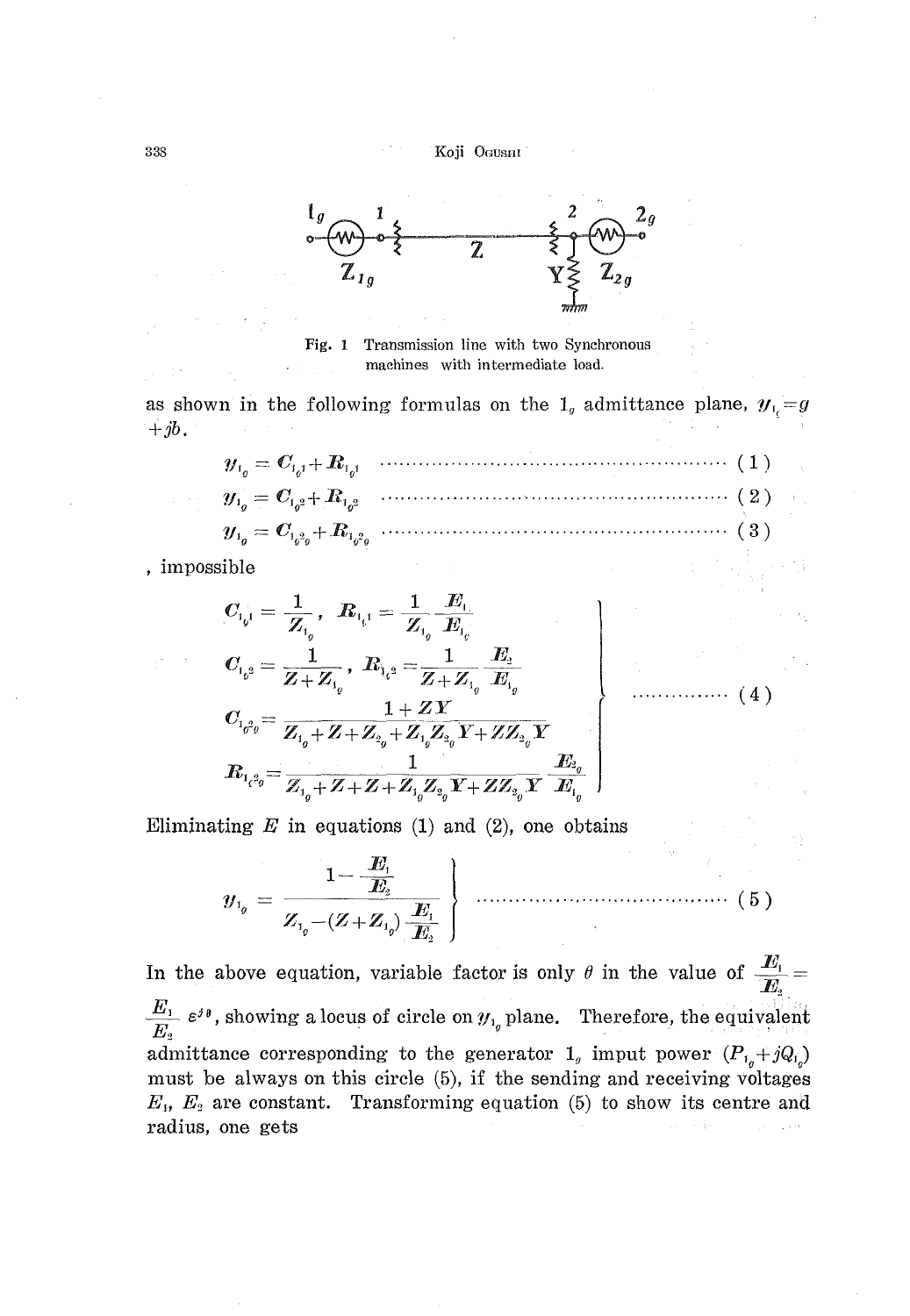$$
\boldsymbol{y}_1 = \boldsymbol{C}{+}1
$$

R 

Where

$$
C = \frac{Z_{1_0 k} - (Z + Z_{1_0})_k n^2}{Z_{1_0} Z_{1_0 k} - (Z + Z_{1_0}) (Z + Z_{1_0})_k n^2}
$$
\n
$$
R = \left| \frac{-Zn}{Z_{1_0} Z_{1_0 k} - (Z + Z_{1_0}) (Z + Z_{1_0})_k n^2} \right| \varepsilon^{j \beta_{12}}
$$
\n
$$
n = \frac{E_1}{E_2}, \quad \phi_{13}: \text{ variable.}
$$

The centers of the above mentioned four circles  $(1)$   $(2)$   $(3)$  and  $(5a)$ 

are as shown in fig. 2. The center of circle (5a) is always on the line  $\overline{C_{1_{a_1}}C_{1_{a_2}}}$  and on that circle operate the syncheronous machines, if  $\frac{E_1}{E_2}$  is kept constant.

Unknown values of air-gap voltages  $E_{1}$ and  $E_{z_q}$  may be obtained from the radius  $\overline{C_{i_qj}y_{i_q}}$  and  $\overline{C_{i_{q_i}^2j}y_{i_q}}$  as shown in equations (1) and (3). The phase difference between the air-gap voltages  $\phi_0$  is as shown in fig. 2, assuming that  $E_{z_q}$  lags to  $E_{z_q}$  or that machine 2 acts as motor, while if we take  $\phi_0$  in opposite direction, machine 1 acts as motor. The angle at stability limit is given by  $\tan \phi_0 = \frac{M_1 + M_2}{M_1 - M_2} \times \tan \phi_B$ , where  $\phi_B$  is the angle of the driving impedance  $(Z_{1} + Z +$  $Z_{a_0} + Z_{a_0} Z_{a_0} Y + Z Z_{a_0} Y$ . If we obtain  $y =$  $g_{1a} + jb_{1a}$  corresponding to this limit angle on the circle in fig. 2, the required stability limit power of machine 1 is



#### Fig.  $2$

Circle to keep the terminal voltages constant. Inside the shaded circle to act as a motor.

At this stability limit, the limit power of machine 2 is easily determined from the watt power circle diagram on the same Co-ordinate plane  $y_{1}$ . Its zero circle of watt power diagram is

$$
C_{p_{j}} = \frac{Y(Z_{i_{0}} + Z + Z_{i_{0}} + Z_{i_{0}}Z_{i_{0}}Y + ZZ_{i_{0}}Y) + (1 + Z_{i_{0}}Y)(1 + ZY + Z_{i_{0}}Y)_{k}}{(1 + ZY + Z_{i_{0}}Y)(Z_{i_{0}} + Z + Z_{i_{0}}Z_{i_{0}}Y + Z_{i_{0}}Z_{i_{0}}Y + ZZ_{i_{0}}Y)_{k}} + (1 + ZY + Z_{i_{0}}Y)_{k}(Z_{i_{0}} + Z + Z_{i_{0}}Z_{i_{0}}Y + Z_{i_{0}}Z_{i_{0}}Y + ZZ_{i_{0}}Y) \qquad (7)
$$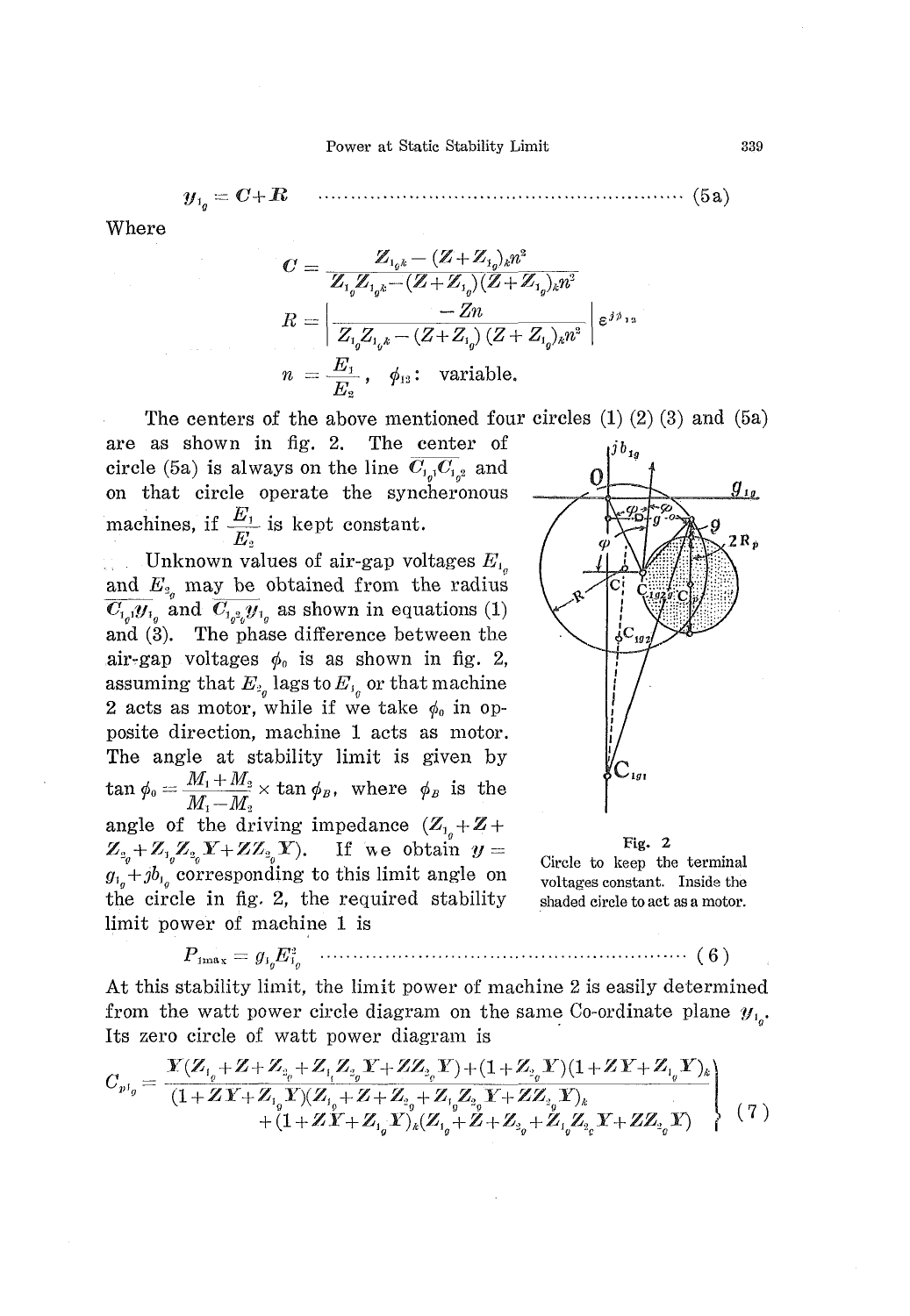Koji OGUSHI

$$
\begin{array}{l} \boldsymbol{R}_{\boldsymbol{v} \boldsymbol{1}_g} = \frac{1}{(1+Z\,Y+Z_{\boldsymbol{1}_g} Y)\, (Z_{\boldsymbol{1}_g}+Z+Z_{\boldsymbol{2}_g}+Z_{\boldsymbol{1}_g} Z_{\boldsymbol{2}_g} Y+ZZ_{\boldsymbol{2}_g} Y)_{\boldsymbol{k}}} \\ \quad + \left. (1+Z\,Y+Z_{\boldsymbol{1}_b} Y)_{\boldsymbol{k}} (Z_{\boldsymbol{1}_g}+Z+Z_{\boldsymbol{2}_g}+Z_{\boldsymbol{1}_g} Z_{\boldsymbol{2}_g} Y+ZZ_{\boldsymbol{2}_g} Y) \right) \end{array}
$$

This circle has a property to pass always the center of power circle diagram  $C_{1,2}$ . The receivevd power in machine 2 is found as follows.<sup>(2)</sup>

$$
P_{\rm a} = \frac{\pm g \,(2 R_{p1_0} \pm g)}{2 R_{p1_0}} \, E_{1_0}^{\rm a} \, , \quad \ldots \ldots \ldots \ldots \ldots \ldots \ldots \ldots \ldots \ldots \, (7 \, {\rm a})
$$

Where g is perpendicular distance to  $C_{p_1}$  cirle.

It is known that in the inside of this  $R_{pt_c}$  circle on  $y_{t_c}$ . Co-ordinate plane in fig. 2, machine 2 acts as motor and at the outside as generator. In the case of parallel operation of two power stations, it is important to keep all the machines as generators. As above described, it is clear that the stability limit and the parallel operation of generators are greatly dependent upon the air-gap voltages or machine impedances.

To explain these points calculations are given for the following numerical example.

Problem. A transmission line with two synchironous machines at both ends has line constant, machine impedance and load admittance as shown in fig. 3. The values are given by per unit of 60 MVA, 132 KV base.



Fig. 3  $E_1$   $E_2$  constant. Per unit quantities.

Solution. Power circle diagrams between the terminals  $1<sub>q</sub> - 1$ ,  $1_q$  -2 and  $1_q$  -2<sub>q</sub> on  $y_{1_q}$  plane whith reference vector,  $E_{1_q}$  and  $E_1 = 1$ are given by Table 1, for the next 3 cases.

| $\mathbf{r}$                         |     | Machine impedance |                                                |  |
|--------------------------------------|-----|-------------------|------------------------------------------------|--|
| <b>With the Washington and Child</b> |     | $\mathbb{Z}_2$    |                                                |  |
|                                      |     | 1.1               |                                                |  |
| <b>STATE CONTINUES</b>               | 0.5 | $i\,0.55$         | <b>Call of the Court of the comment of the</b> |  |
|                                      |     | ъı                |                                                |  |

340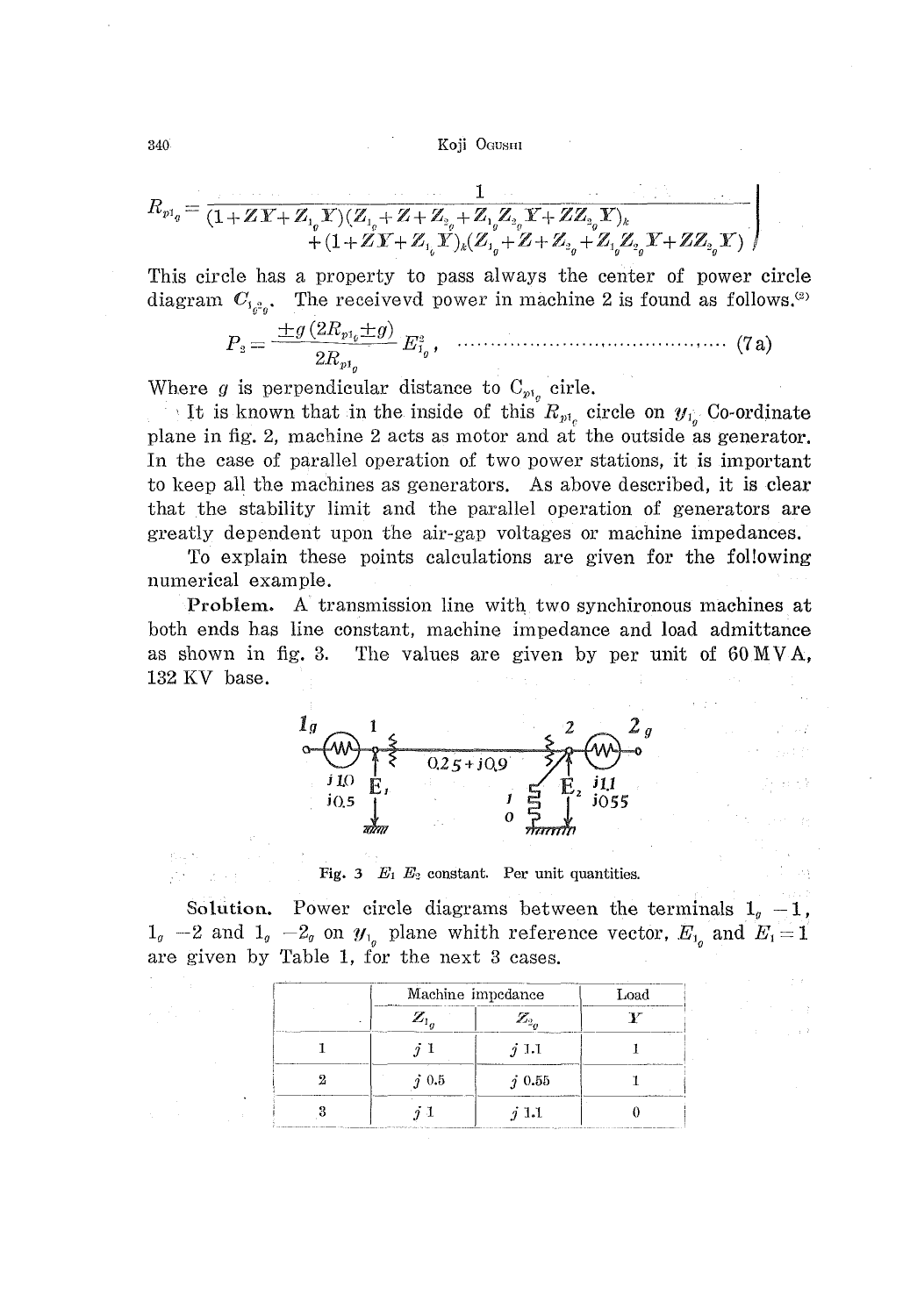|                  | $C_{1,1}$ | $R_{\rm L1}$           | $C_{1,2}$          | $R_{1,2}$                 | $C_{1_{\mathcal{C}}2_{\mathcal{C}}}$ | $R_{\rm 1_{\it 0} 2_{\it 0}}$   |
|------------------|-----------|------------------------|--------------------|---------------------------|--------------------------------------|---------------------------------|
|                  | $- j 1$   | $\overline{E_{1}}$     | $0.0651 - j0.517$  | $\frac{0.52}{E_{1g}}$     | $0.127 - j0.39$                      | $0.374\frac{E_{^{2}g}}{E_{1g}}$ |
| $\boldsymbol{2}$ | $- j 2$   | -2<br>$\overline{E_1}$ | $0.125 - j0.7$     | 0.707<br>$\overline{E_1}$ | $0.136 - j0.515$                     | $0.465\frac{E_{^2g}}{E_{1_g}}$  |
| 3                | $- j 1$   | $\overline{E_{1}}_{a}$ | $0.0651 - j 0.517$ | $\frac{0.52}{E_{1g}}$     | $0.027 - i 0.33$                     | $0.331\frac{E_{^2g}}{E_{1_g}}$  |

TABLE 1.

The zero watt power circles and the locus of circles for keeping terminal voltages,  $\frac{E_1}{E_2} = 1 = n$  and  $\frac{E_1}{E_2} = \frac{1}{0.8} = 1.25 = n$ , are as shown by Table 2.

Тавье 2.

|   |                   |                            | $n = 1.0$          |       | $n = 1.25$         |                 |
|---|-------------------|----------------------------|--------------------|-------|--------------------|-----------------|
|   | $C_{p1_{\alpha}}$ | $R_{p1}^{\dagger}$         |                    | R     |                    | $_{R^{\prime}}$ |
|   | $0.194 - i 0.517$ | 0.124                      | $0.0937 - j 0.337$ | 0.349 | $0.0826 - j0.394$  | 0.221           |
| 2 | $0.31 - j0.56$    | 0.20                       | $0.141 - i0.508$   | 0.52  | $0.13 - i0.57$     | 0.416           |
| З | 2.0               | 2.0<br><b>State Street</b> | $0.0937 - j0.337$  | 0.349 | $0.0826 - j 0.394$ | 0.221           |

The angles  $\phi_B$  for general circuit constant, B between the terminals  $1_q$  and  $2_q$  and the stability limit angles for  $M_1 = M_2$ ,  $M_1 = \infty$ ,  $M_2 = \infty$ <br>are as in Table 3. are as in Table 3. 双脚 双线 的过去分词  $\mathcal{I}_\gamma$  $\Lambda_{\rm c}$  $\mathcal{L} = \mathcal{L}$ 

in d

l.

 $TABLE - 3.$  $\frac{1}{2}$  ,  $\frac{1}{2}$  ,  $\frac{1}{2}$ and patterns of

| use (P                                                                                                                                                                                                                         | $\phi_B$           | $M_i = M_i$                 | $M_1 = \infty$<br>$1g$ generator $\infty$ Bus $2g$ Motor $\infty$ Bus | $M_2 = \infty$ |
|--------------------------------------------------------------------------------------------------------------------------------------------------------------------------------------------------------------------------------|--------------------|-----------------------------|-----------------------------------------------------------------------|----------------|
| where $\sim 1$ and $\sim 10^{-4}$ and $\sim 120^{\circ}$ .                                                                                                                                                                     |                    | $90^\circ$ .<br><b>Take</b> | $120^{\circ}$                                                         | $60^\circ$     |
| and the control of the State of the State of the State of the State of the State of the State of the State of the State of the State of the State of the State of the State of the State of the State of the State of the Stat | $\sim 100^{\circ}$ | $90^{\circ}$                | $100^\circ$                                                           | s٥°            |
|                                                                                                                                                                                                                                | $85^\circ$         | $90^{\circ}$                | $85^\circ$                                                            | $95^\circ$     |

Equation of Contracting the  $\mathbf{q}^{\prime}$  , and the second state of the state  $\mathbf{q}^{\prime}$  , and  $\mathbf{q}^{\prime}$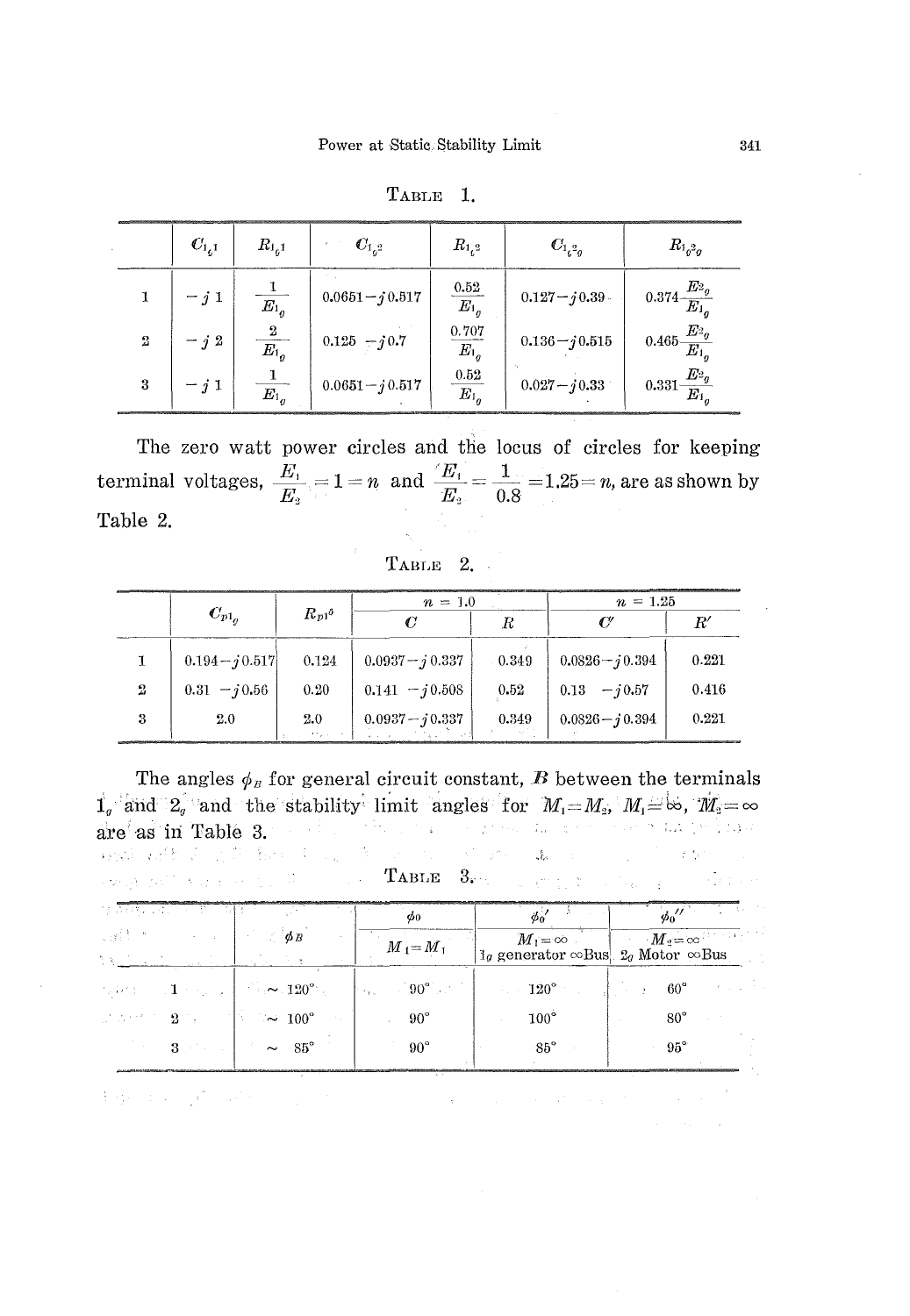

Fig. 4 Case 1. for large machine reactances.

The above results are shown in figs.  $4-6$ . The range of parallel running as generators is clear from  $C_p$  circle, because outside of that they are all generators. In the cases of fig. 4 and fig. 5, the two machines operate as generators and synchronism is assuming the governor actions of their prime movers are complete. But, a case may happen when the  $C_p$  circle goas outside the C circle by dropping the terminal voltage  $E_z$  as shown in fig. 4, taking  $C'$  circle insted of  $C$ circle. From fig. 5, it is clear that the stability limit is remarkably improved for transient reactances of machines or by the well-known quick response excitation. Fig. 6 shows the ordinary synchronous motorgenerator operation, having no intermediate load.

Table 4 shows the limit powers, obtained from the figures and equations  $(6)$ ,  $(7a)$ .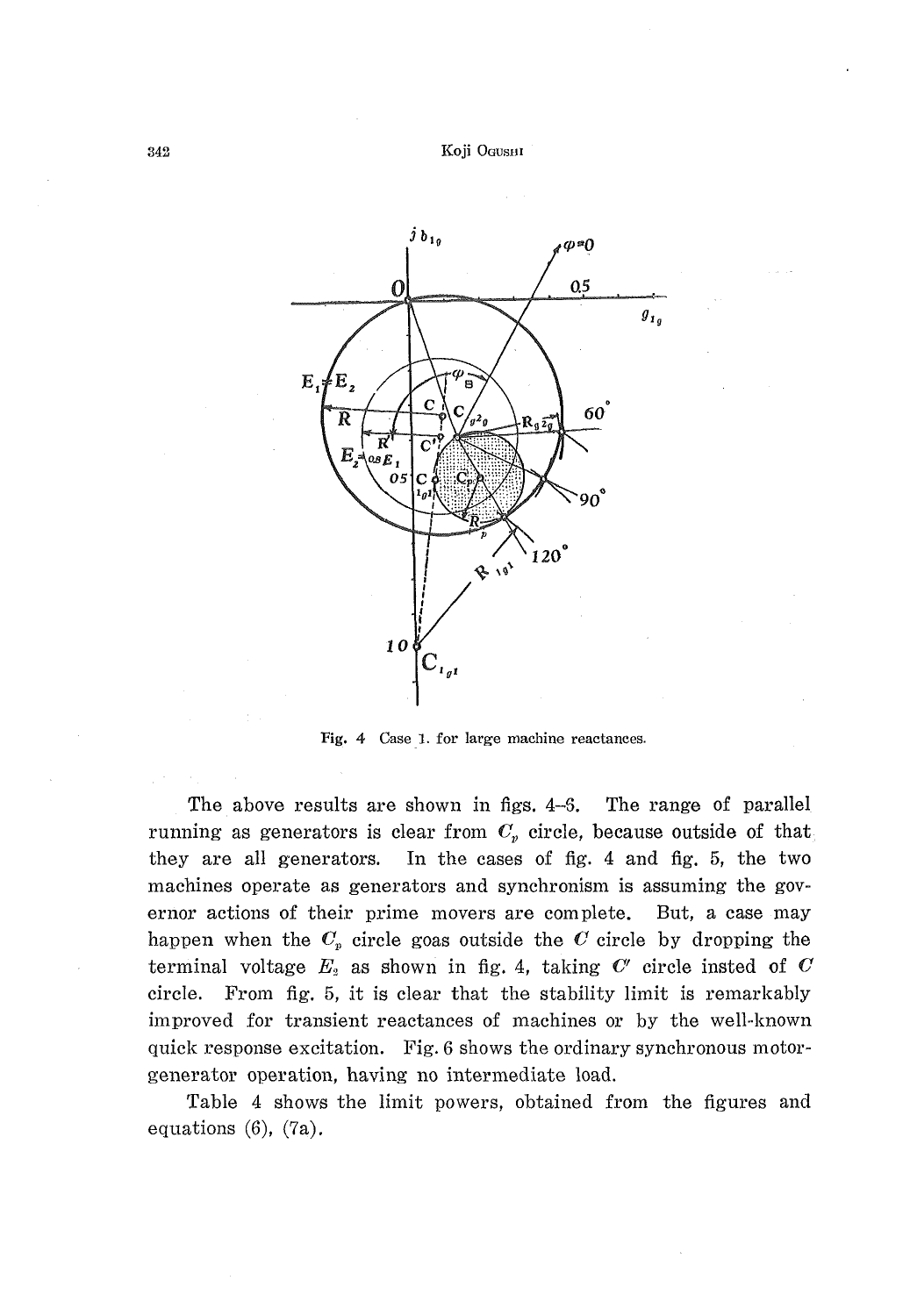



 $\sim$   $\sim$ 

 $\frac{1}{2}$ 

J.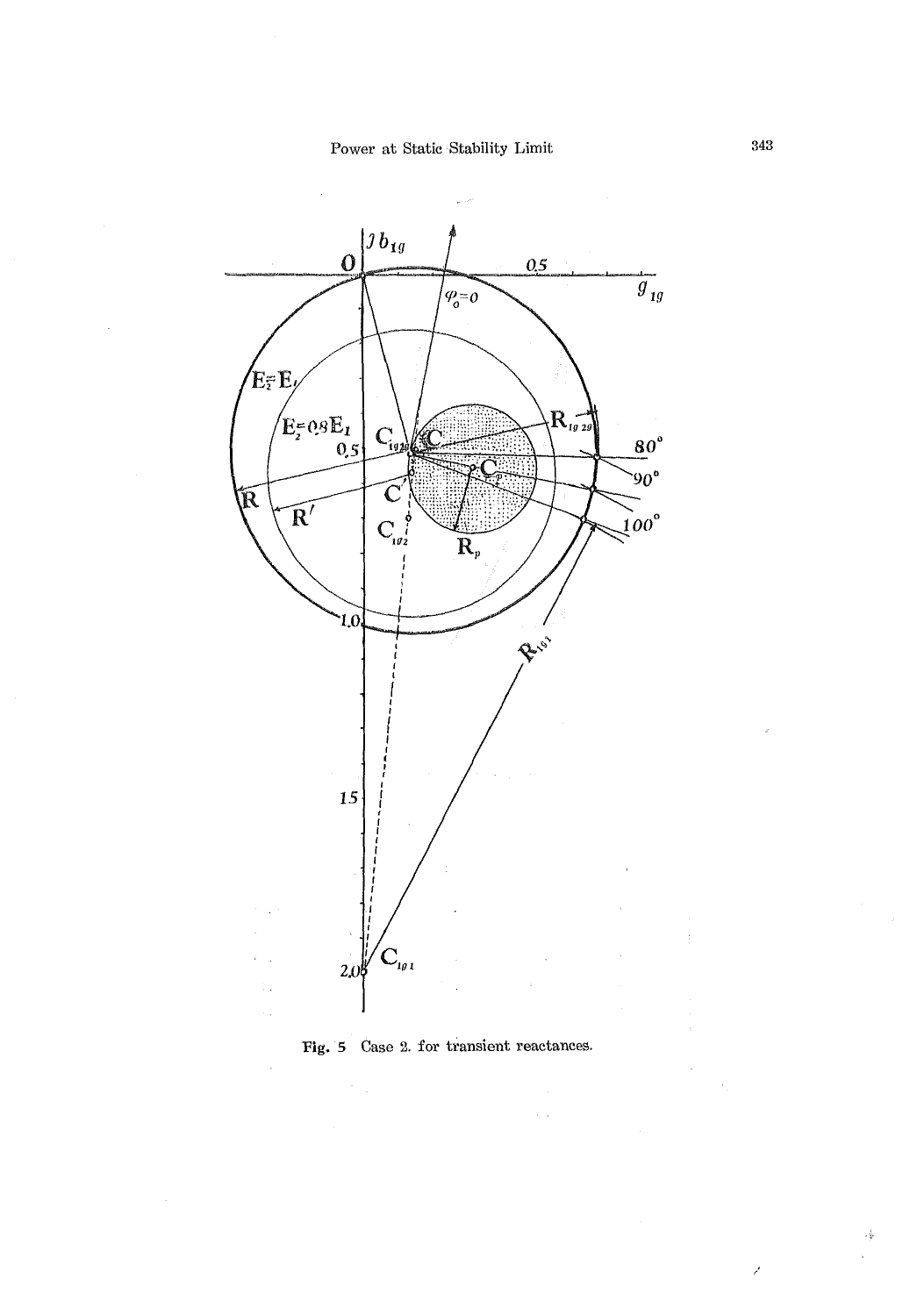

Fig. 6 Case 3. for no intermediate load.

| TABLE | 4. |
|-------|----|
|       |    |

|                | $\phi_0$        | $E_{\rm 1_0}$        | $P_1$                | $E_{^2o}$            | $P_2$                         |                 |
|----------------|-----------------|----------------------|----------------------|----------------------|-------------------------------|-----------------|
| 1              | 60<br>90<br>120 | 2.22<br>1.66<br>1.33 | 2.06<br>1.04<br>0.46 | 1.26<br>1.26<br>1.33 | 0.35<br>0.09<br>0.00          | $E_1 = E_2 = 1$ |
| $\overline{2}$ | 100<br>90<br>80 | 1.39<br>1.30<br>1.23 | 1.22<br>1.10<br>1.00 | 1.58<br>1.48<br>1.40 | 0.61<br>0.53<br>0.47          |                 |
| 3              | 95<br>90<br>85  | 1.27<br>1.22<br>1.18 | 0.68<br>0.64<br>0.60 | 1.53<br>1.52<br>1.47 | $-0.58$<br>$-0.55$<br>$-0.50$ |                 |

 $\bar{\mathbf{s}}$